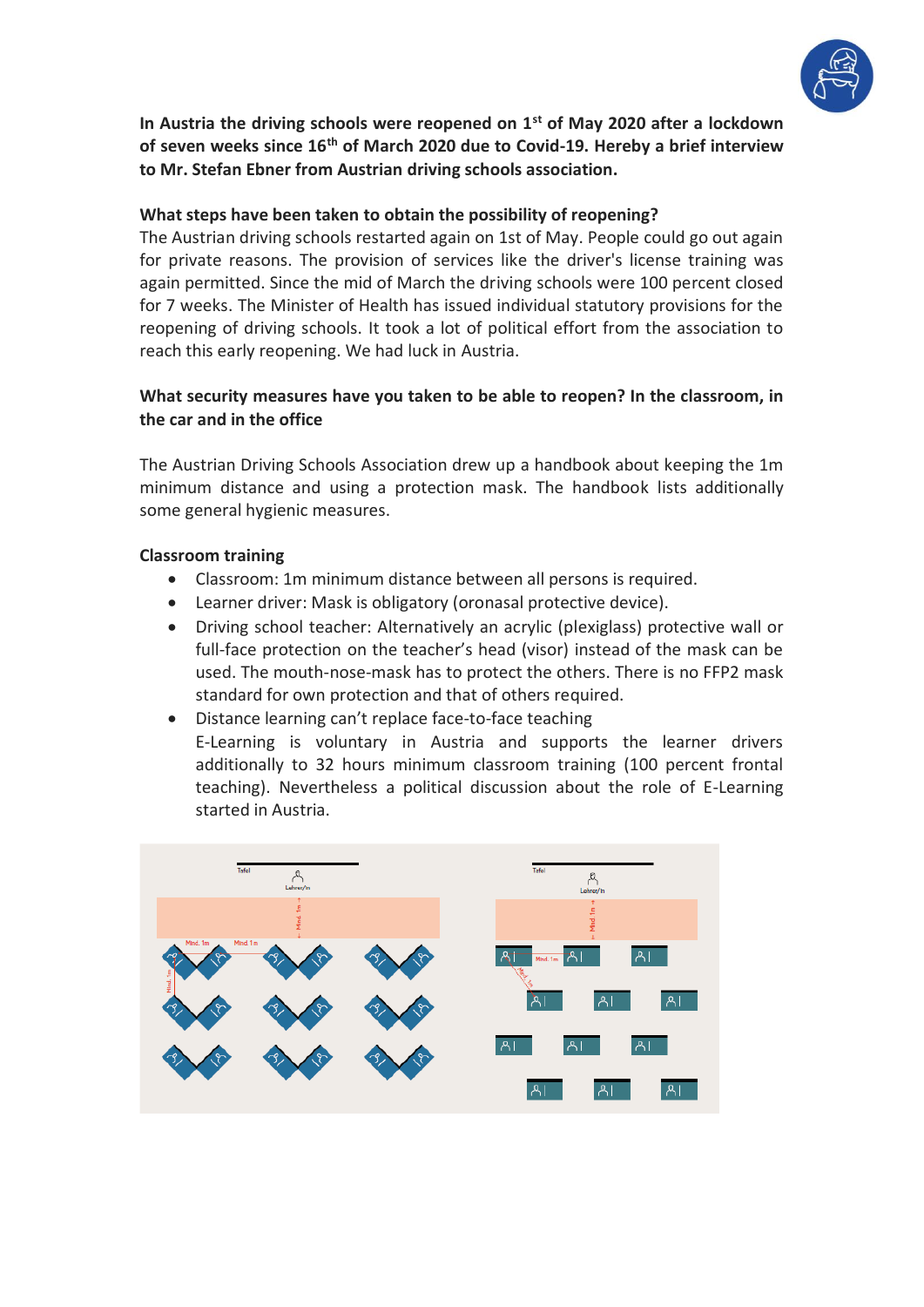



## **Practical driving training**

- In the Car: 1m minimum distance is not required
- Learner driver and driving teacher: Mask is obligatory (oronasal protective device).
- Alternatively a (plexiglass) visor instead of the mask is can be used by the vehicle occupants. The mouth-nose-mask protects the others. There is no FFP2 mask standard for own protection and that of others required.
- On the motorcycle, moped: own helmet hood, own jacket (are recommended). At the practice site (during the training in public space) no 1m distance and no mask are required.